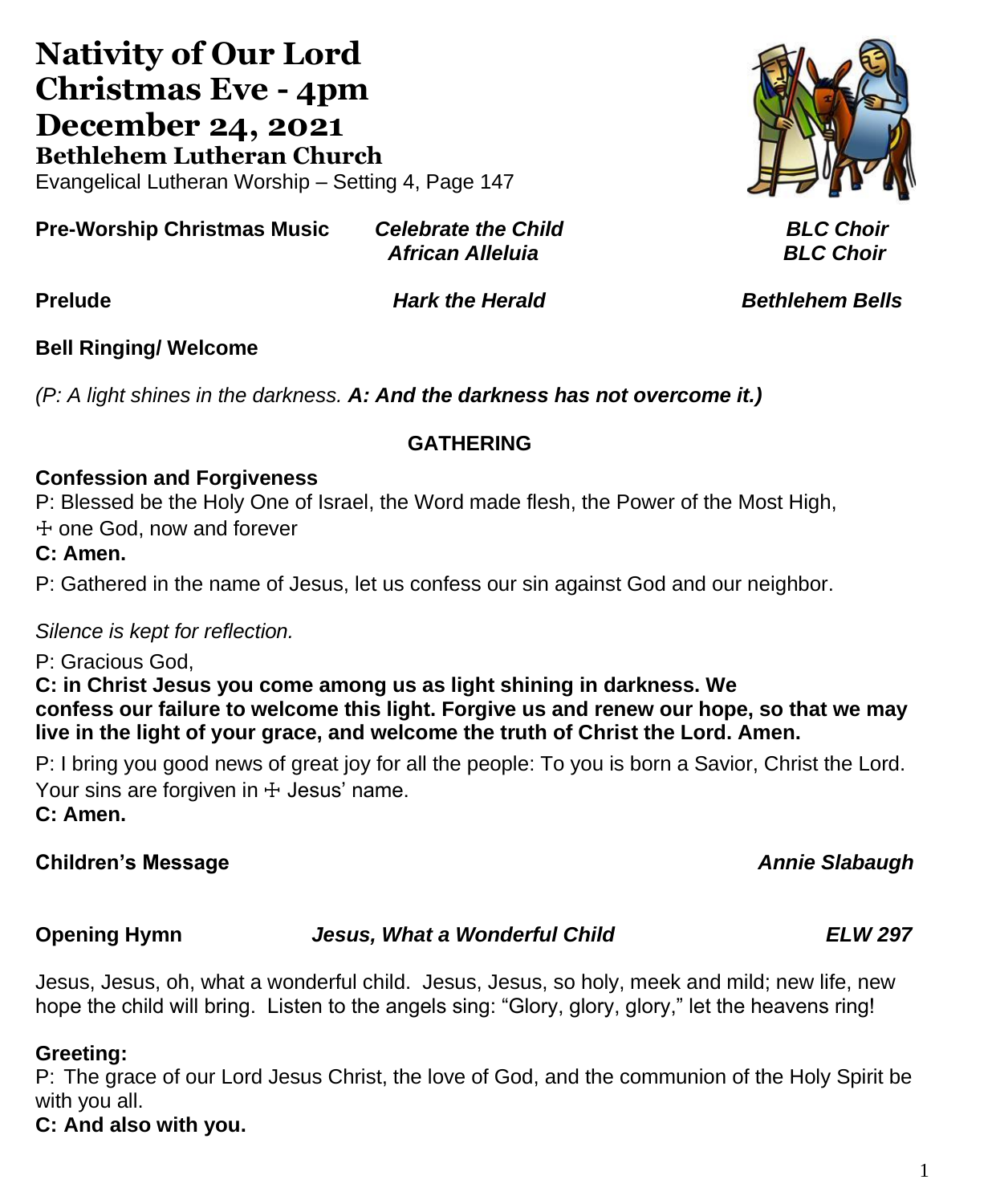### **Kyrie**

A: In peace, let us pray to the Lord. **C: Lord, have mercy.**

A: For the peace from above, and for our salvation, let us pray to the Lord. **C: Lord, have mercy.** A: For the peace of the whole world, for the well-being of the church of God, and for the unity of all, let us pray to the Lord. **C: Lord have mercy.**

A: For this holy house, and for all who offer here their worship and praise, let us pray to the Lord.

#### **C: Lord have mercy.**

A: Help, save, comfort, and defend us, gracious Lord. **C: Amen.**

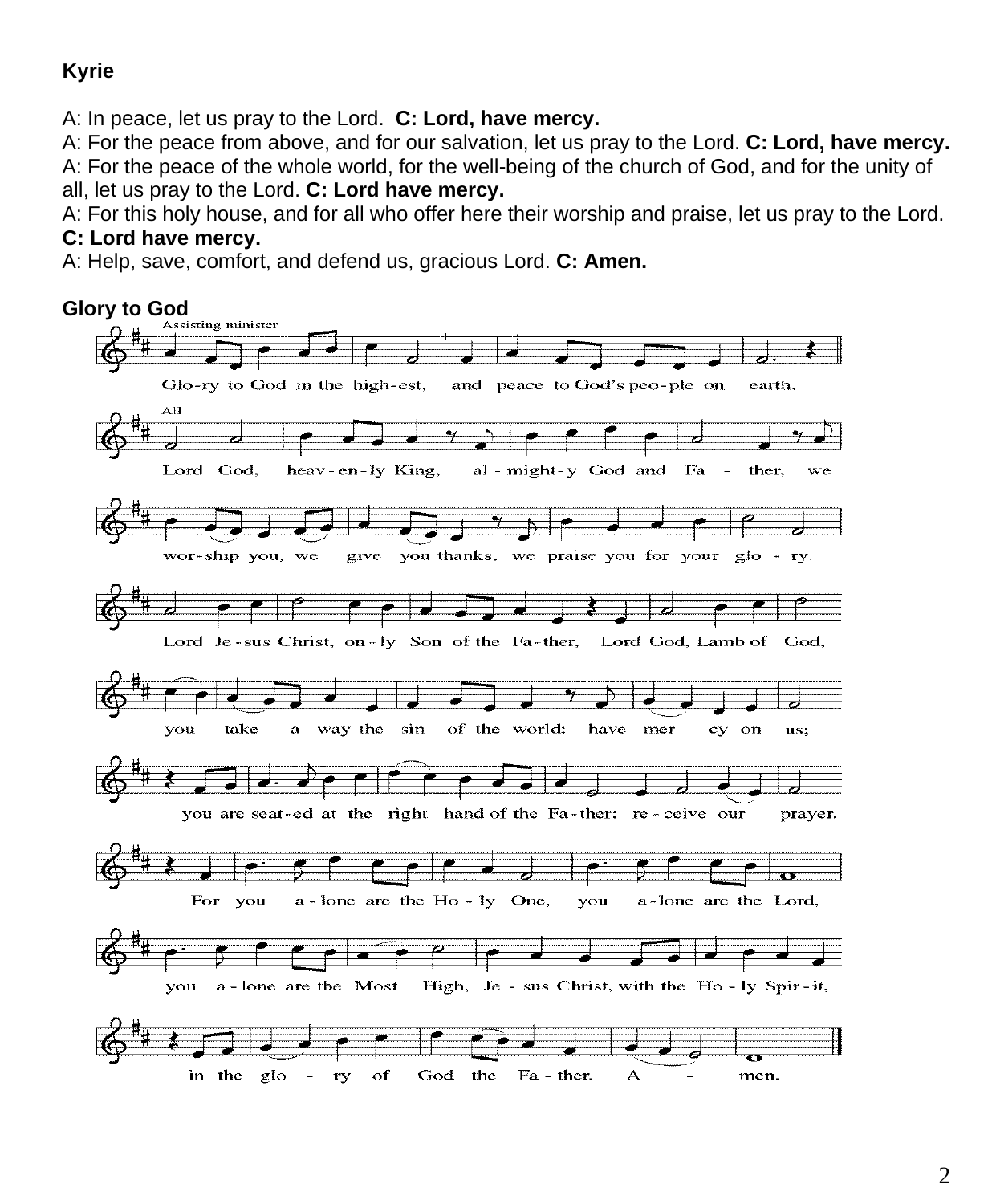**Prayer of the Day:** 

P: Let us pray together:

 **C**: **Almighty God, You made this holy night shine with the brightness of the true Light. Grant that here on earth we may walk in the light of Jesus' presence and in the last day wake to the brightness of his glory; through your Son, Jesus Christ our Lord, who lives and reigns with you and the Holy Spirit, one God, now and forever. Amen.**

## **WORD**

**Psalmody Psalm 96**

<sup>1</sup>Sing to the LORD a new song; sing to the LORD, all the earth.

#### <sup>2</sup>**Sing to the LORD, bless the name of the LORD;**

#### **proclaim God's salvation from day to day.**

<sup>3</sup>Declare God's glory among the nations and God's wonders among all peoples.

<sup>4</sup>**For great is the LORD and greatly to be praised, more to be feared than all gods.**

<sup>5</sup>As for all the gods of the nations, they are but idols;

but you, O LORD, have made the heavens.

#### <sup>6</sup>**Majesty and magnificence are in your presence;**

**power and splendor are in your sanctuary.**

<sup>7</sup>Ascribe to the LORD, you families of the peoples, ascribe to the LORD hon or and power.

<sup>8</sup>**Ascribe to the LORD the honor due the holy name;**

 **bring offerings and enter the courts of the LORD.**

<sup>9</sup>Worship the LORD in the beauty of holiness; tremble before the LORD, all the earth.

<sup>10</sup>**Tell it out among the nations: "The LORD is king! The one who made the world so firm that it cannot be moved will judge the peoples with equity."**

<sup>11</sup>Let the heavens rejoice, and let the earth be glad;

let the sea thunder and all that is in it; let the field be joyful and all that is therein.

<sup>12</sup>**Then shall all the trees of the wood shout for joy at your coming, O LORD, for you come to judge the earth.**

<sup>13</sup>You will judge the world with righteousness and the peoples with your truth.

L: The Word of the Lord.

**C: Thanks be to God.**

### **Old Testament Lesson Isaiah 9:2-7**

 $2$ The people who walked in darkness have seen a great light; those who lived in a land of deep darkness — on them light has shined.  $3$ You have multiplied the nation, you have increased its joy; they rejoice before you as with joy at the harvest, as people exult when dividing plunder. <sup>4</sup>For the yoke of their burden, and the bar across their shoulders, the rod of their oppressor, you have broken as on the day of Midian. <sup>5</sup>For all the boots of the tramping warriors and all the garments rolled in blood shall be burned as fuel for the fire. <sup>6</sup>For a child has been born for us, a son given to us; authority rests upon his shoulders; and he is named Wonderful Counselor, Mighty God, Everlasting Father, Prince of Peace. <sup>7</sup>His authority shall grow continually, and there shall be endless peace for the throne of David and his kingdom. He will establish and uphold it with justice and with righteousness from this time onward and forevermore. The zeal of the LORD of hosts will do this.

L: The Word of the Lord

### **C: Thanks be to God.**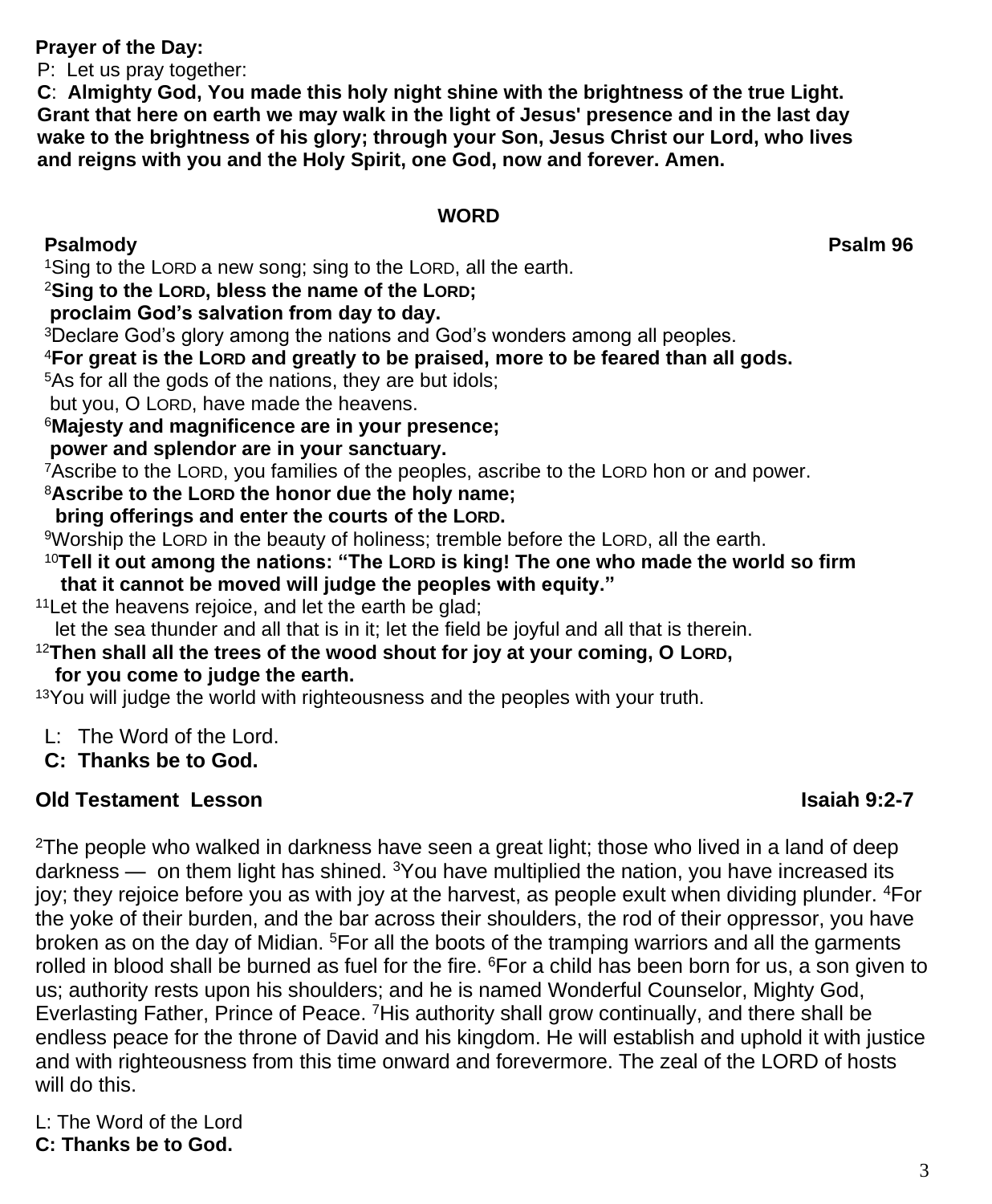Angels we have heard on high, sweetly singing o'er the plains, and the mountains in reply, echoing their joyous strains. Glo-ria in excelsis De-o; glo-ria in excelsis De-o.

**Gospel Luke 2:1-20**

### L: A reading from…

#### **C: Glory to you, O Lord**

<sup>1</sup>In those days a decree went out from Emperor Augustus that all the world should be registered. <sup>2</sup>This was the first registration and was taken while Quirinius was governor of Syria. <sup>3</sup>All went to their own towns to be registered.<sup>4</sup> Joseph also went from the town of Nazareth in Galilee to Judea, to the city of David called Bethlehem, because he was descended from the house and family of David. <sup>5</sup>He went to be registered with Mary, to whom he was engaged and who was expecting a child. <sup>6</sup>While they were there, the time came for her to deliver her child. <sup>7</sup>And she gave birth to her firstborn son and wrapped him in bands of cloth, and laid him in a manger, because there was no place for them in the inn. <sup>8</sup> In that region there were shepherds living in the fields, keeping watch over their flock by night. <sup>9</sup>Then an angel of the Lord stood before them, and the glory of the Lord shone around them, and they were terrified. <sup>10</sup>But the angel said to them, "Do not be afraid; for see—I am bringing you good news of great joy for all the people: <sup>11</sup> to you is born this day in the city of David a Savior, who is the Messiah, the Lord. <sup>12</sup>This will be a sign for you: you will find a child wrapped in bands of cloth and lying in a manger." <sup>13</sup>And suddenly there was with the angel a multitude of the heavenly host, praising God and saying,  $144$  Glory to God in the highest heaven, and on earth peace among those whom he favors!" <sup>15</sup>When the angels had left them and gone into heaven, the shepherds said to one another, "Let us go now to Bethlehem and see this thing that has taken place, which the Lord has made known to us." <sup>16</sup>So they went with haste and found Mary and Joseph, and the child lying in the manger. <sup>17</sup>When they saw this, they made known what had been told them about this child; <sup>18</sup>and all who heard it were amazed at what the shepherds told them.  $19$ But Mary treasured all these words and pondered them in her heart. <sup>20</sup>The shepherds returned, glorifying and praising God for all they had heard and seen, as it had been told them.

P: The Gospel of the Lord **C: Praise to you, O Christ**

**Message** *Pastor Paul Busekist*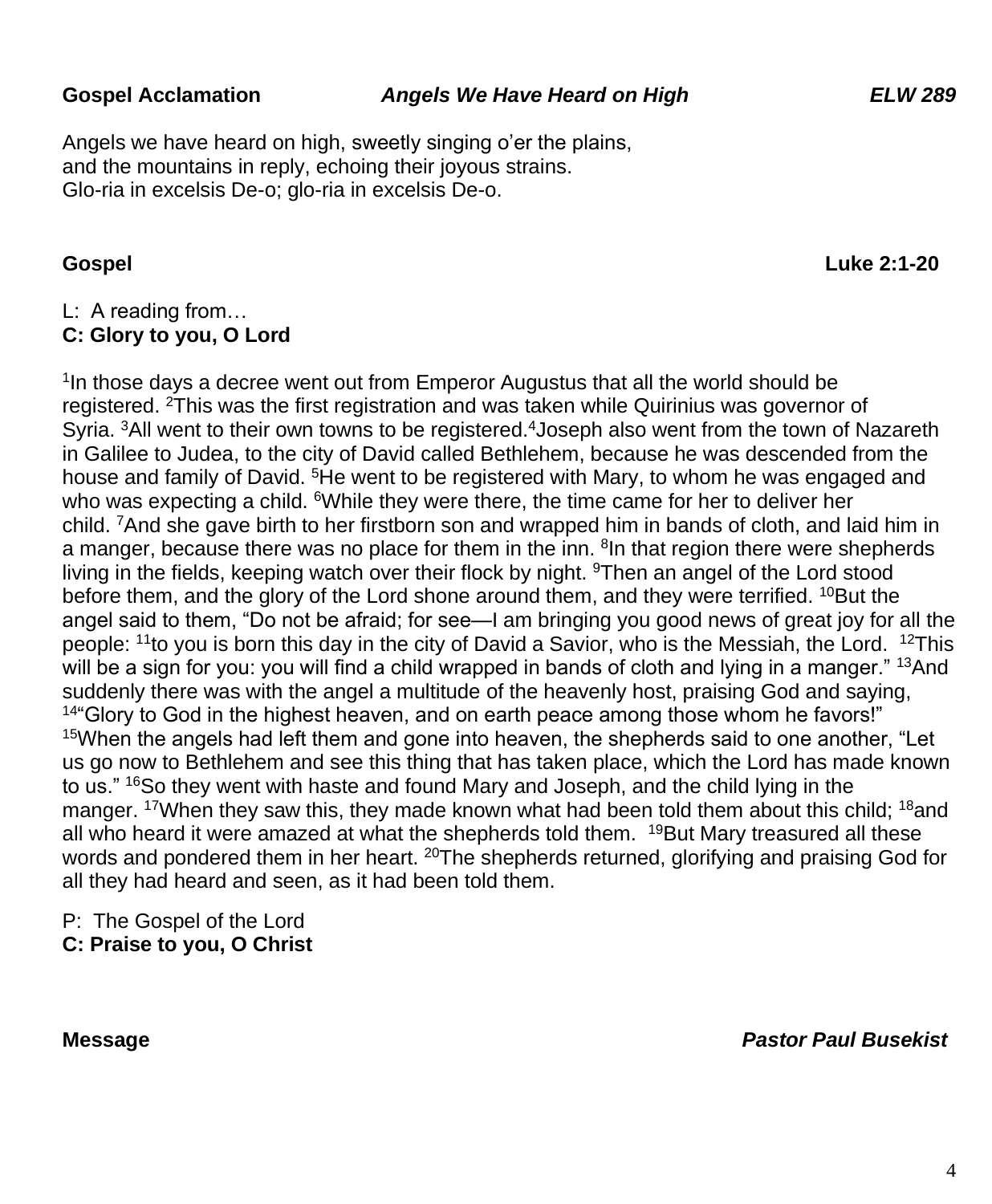1.O come, all ye faithful, joyful and triumphant! O come ye, O come ye to Bethlehem; come and behold him,born the king of angels. O come, let us adore him, O come, let us adore him, O come, let us adore him, Christ the Lord!

3.Sing, choirs of angels, sing in exultation, sing, all ye citizens of heaven above! Glory to God in the highest O come, let us adore him, O come, let us adore him, O come, let us adore him, Christ the Lord!

4. Yea, Lord, we greet thee, born this happy morning; Jesus, to thee be glory giv'n! Word of the Father, now in flesh appearing O come, let us adore him, O come, let us adore him, O come, let us adore him, Christ the Lord!

### **Apostles' Creed**

**I believe in God, the Father almighty, Creator of heaven and earth.**

**I believe in Jesus Christ, God's only Son, our Lord, who was conceived by the Holy Spirit, born of the virgin Mary, suffered under Pontius Pilate, was crucified, died, and was buried; he descended to the dead. On the third day he rose again; he ascended into heaven, he is seated at the right hand of the Father, and he will come to judge the living and the dead. I believe in the Holy Spirit, the holy catholic church, the communion of saints, the forgiveness of sins, the resurrection of the body, and the life everlasting. Amen.**

**Prayers of Intercession:** response after each petition **'Hear our prayer'**

L: (*Before prayer*) Rejoicing in the good news of Christ's birth and dwelling in hope, let us pray for the church, those in need, and all of creation... (*Conclusion*) P: Hear the prayers of your people, glorious God, for the sake of the one who took on our nature and form to redeem the whole world, Jesus Christ, our Savior and Lord. **C: Amen.**

#### **MEAL**

**Offering** *(encouraged for before or after service, using vase only and not ushers)*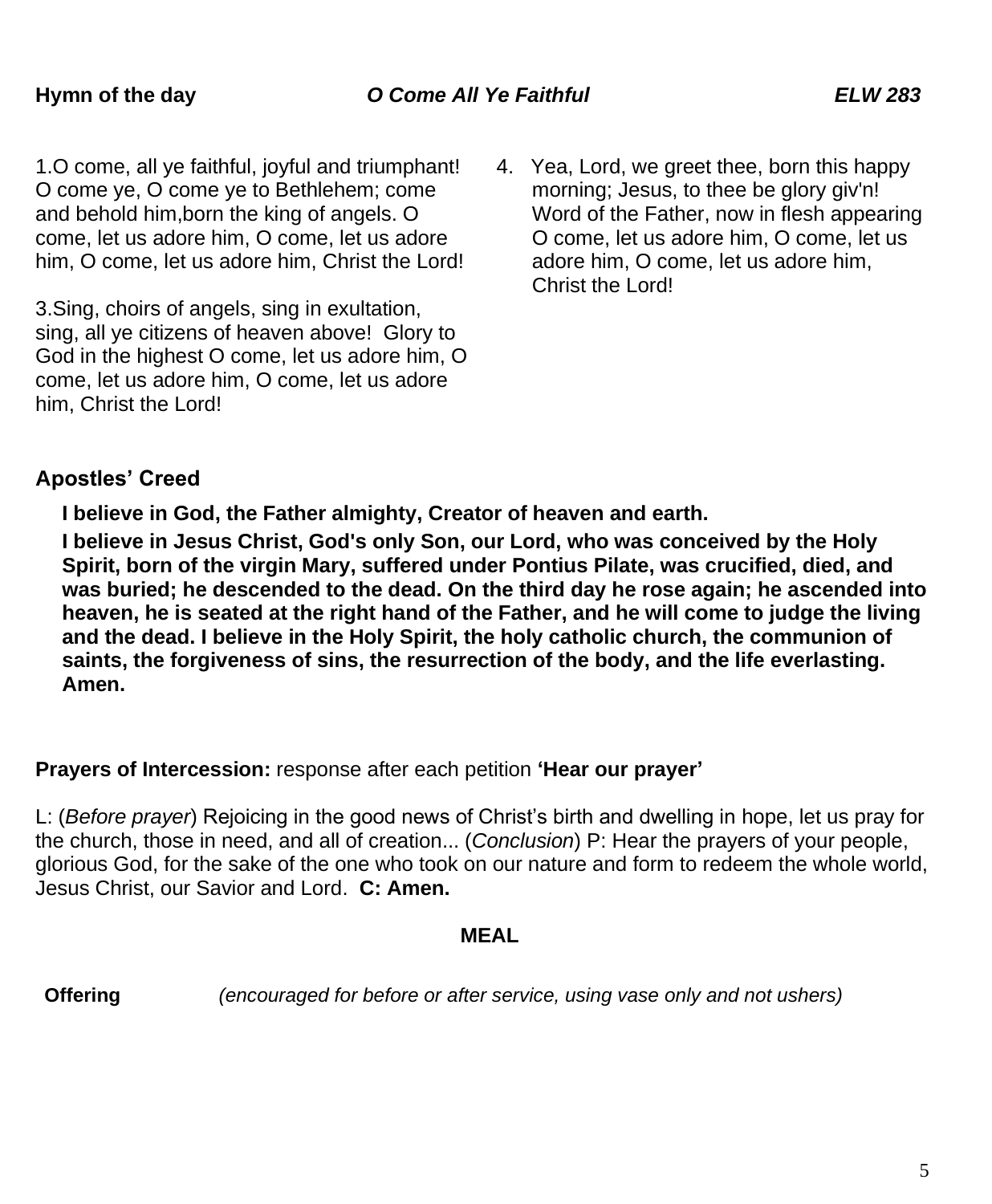O little town of Bethlehem, how still we see thee lie! Above thy deep and dreamless sleep the silent stars go by; yet in they dark streets shineth the everlasting light. The hopes and fears of all the years are met in thee tonight.

For Christ is born of Mary, and gathered all above while mortals sleep, the angels keep their watch of wond'ring love. O morning stars, together proclaim the holy birth, and praises sing to God the king, and peace to all the earth!

#### **Offering Prayer:**

A: Let us Pray. Emmanuel, God with us:

**C: You came as a baby to a manger. You slept on straw and greeted shepherds. You come again in bread and wine. Remind us how good you are at blessing ordinary things. And then, through these gifts, help us to bless the lives of others in the strength of your holy name. Amen.**

**Words of Institution/The Lord's Prayer**

**Our Father, who art in heaven, hallowed be thy name, thy kingdom come, thy will be done, on earth as it is in heaven. Give us this day our daily bread; and forgive us our trespasses, as we forgive those who trespass against us; and lead us not into temptation, but deliver us from evil. For thine is the kingdom, and the power, and the glory, forever and ever. Amen.**

**P:** The gifts of the God for the people of God. Taste and see that the Lord is good.

#### **Communion**

| <b>Communion Hymns</b> | <b>Shepherd's Carol</b>             | <b>Bethlehem Bells</b> |
|------------------------|-------------------------------------|------------------------|
|                        | All for a Baby                      | <b>BLC Choir</b>       |
|                        | That Boy-Child of Mary (verses 1-4) | ELW 293                |

#### **Post-Communion Blessing**

P: The body and blood of our Lord Jesus Christ strengthen you and keep you in his grace. **C:Amen.**

#### **Prayer after Communion**

A: Let us pray: On this day, O God, you gave us Christ the Son to save us. As you sent the one foretold, send us now with good news for all people. Let the gladness of this feast have no end as we share with others the joy that fills us; through Jesus Christ, our Savior and Lord. **C: Amen.**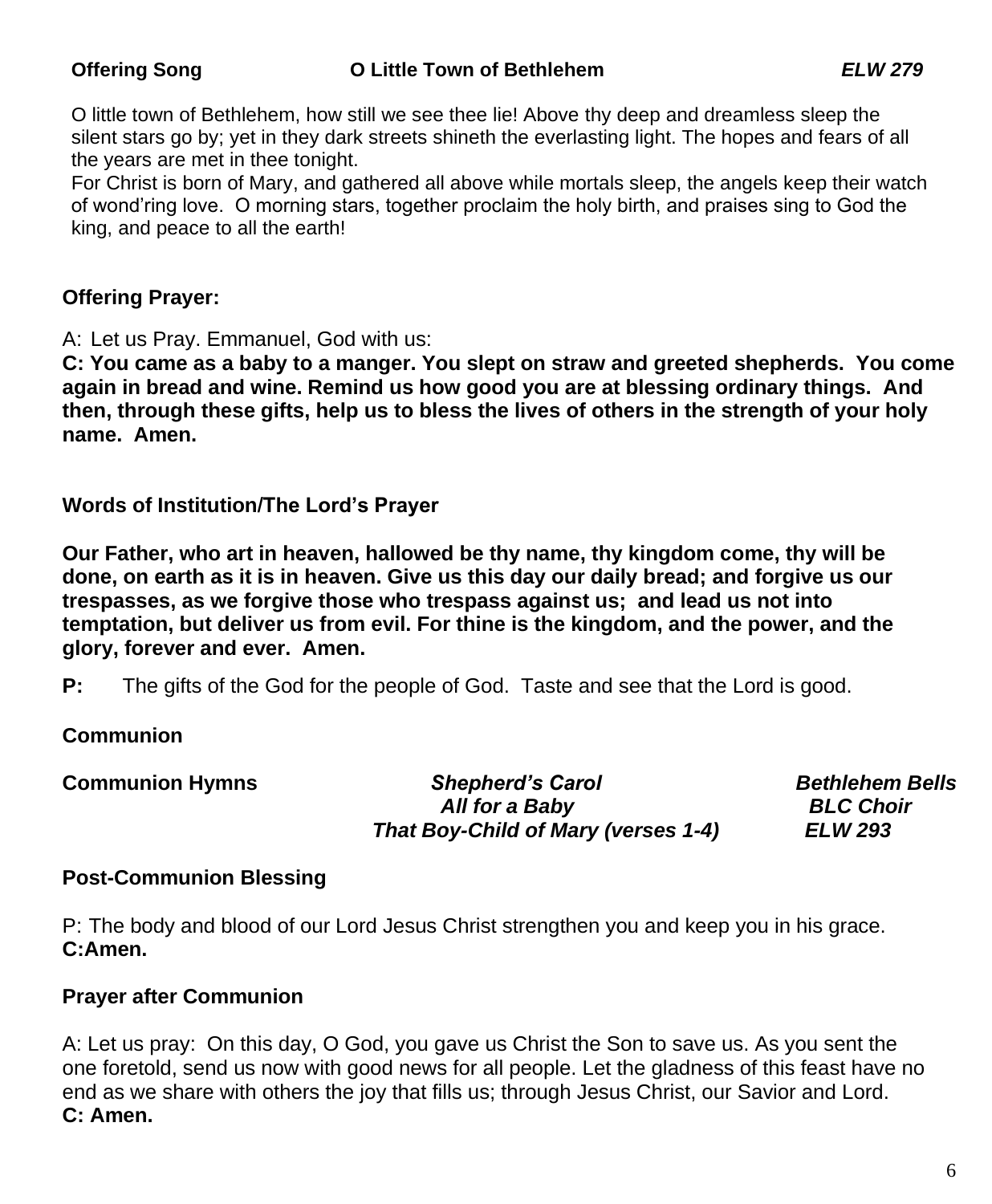#### **SENDING**

#### Announcements

*(Candles for Silent Night are lit at this time; they should be extinguished after the song is finished)*

#### **Candlelight Song** *Silent Night, Holy Night* **ELW 281**

- 1 Silent night, holy night! All is calm, all is bright round yon virgin mother and child. Holy Infant, so tender and mild, sleep in heavenly peace. sleep in heavenly peace.
- 2 Silent night, holy night! Shepherds quake at the sight; glories stream from heaven afar,

heav'nly hosts sing, alleluia! Christ, the Savior, is born! Christ, the Savior, is born!

3 Silent night, holy night! Son of God, love's pure light radiant beams from your holy face, with the dawn of redeeming grace, Jesus, Lord, at your birth, Jesus, Lord, at your birth.

#### **Blessing:**

May Christ, who by his incarnation has filled us with grace and truth, give you peace this Christmas and always. Almighty God, Father,  $\pm$  Son, and the Holy Spirit, bless you now and forever. Amen.

#### **Sending Song** *Joy to the World (Unspeakable Joy)*

Joy to the world! the Lord is come; Let earth receive her King. Let ev'ry heart prepare Him room, and heaven and nature sing, and heaven and nature sing, and heaven and heaven and nature sing.

Joy to the world! the Savior reigns; Let all their songs employ. While fields and floods, rocks, hills and plains

repeat the sounding joy, repeat the sounding joy, repeat, repeat the sounding joy

Joy, unspeakable joy! An overflowing well; no tongue can tell! Joy, unspeakable joy! It rises in my soul, never lets me go!

He rules the world with truth and grace and makes the nations prove the glories of His righteousness and wonders of His love and wonders of His love and wonders, wonders of His love!

Joy, unspeakable joy! An overflowing well; no tongue can tell! Joy, unspeakable joy! It rises in my soul, never lets me go!

#### **Dismissal**

A: Glory to God in the highest!

- **C: Peace to God's people on earth!**
- A: Go in peace. Share the gift of Jesus.
- **C: Thanks be to God.**